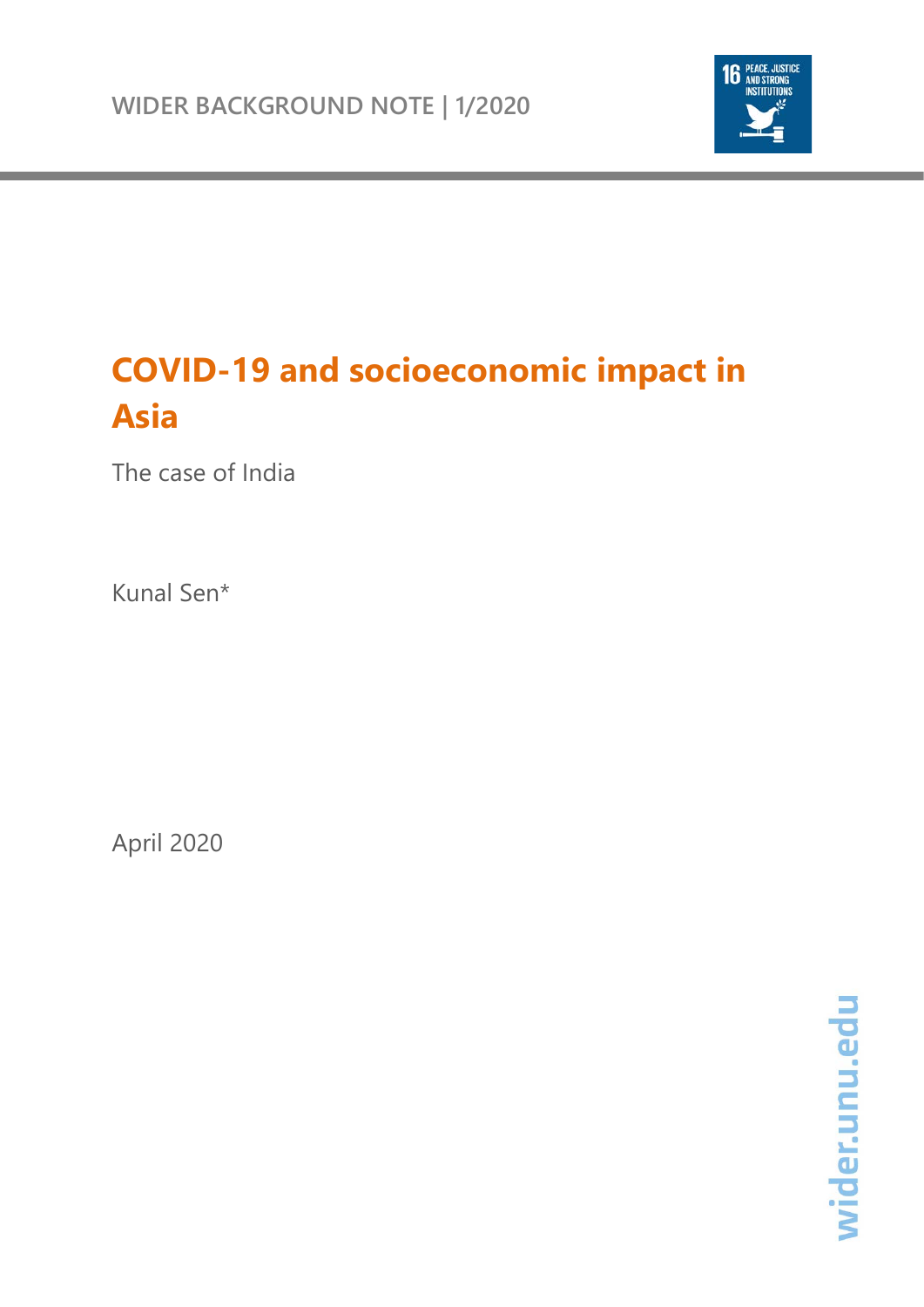**Abstract:** India's central and state governments have enacted several measures of mitigation and suppression to reduce community transmission of COVID-19 in the population, including a strictly enforced national lockdown initially announced for three weeks. In this note, we discuss these measures, as well as social welfare programmes implemented by the state and national government to protect the livelihoods of the poor from the economic consequences of the pandemic and the lockdown measures. We argue that the Indian government may need to consider a strategic easing of the lockdown for some members of the society to protect the livelihoods of the working poor. This may need to be combined with the scaling up of social welfare policies, including the launch of a universal basic income programme.

**Key words:** COVID-19, pandemic, lockdown measures, India, welfare policies

## **JEL classification:** H75, I15, O53

**Acknowledgements:** I acknowledge helpful discussions with Bina Agarwal and Parantap Basu.

\*UNU-WIDER, Helsinki, Finland; [sen@wider.unu.edu.](mailto:sen@wider.unu.edu) 

This study has been prepared within the UNU-WIDER project on Academic Excellence.

Copyright © UNU-WIDER 2020

Information and requests: [publications@wider.unu.edu](mailto:publications@wider.unu.edu)

<https://doi.org/10.35188/UNU-WIDER/WBN/2020-1>

#### **United Nations University World Institute for Development Economics Research**



Katajanokanlaituri 6 B, 00160 Helsinki, Finland

The United Nations University World Institute for Development Economics Research provides economic analysis and policy advice with the aim of promoting sustainable and equitable development. The Institute began operations in 1985 in Helsinki, Finland, as the first research and training centre of the United Nations University. Today it is a unique blend of think tank, research institute, and UN agency—providing a range of services from policy advice to governments as well as freely available original research.

The Institute is funded through income from an endowment fund with additional contributions to its work programme from Finland, Sweden, and the United Kingdom as well as earmarked contributions for specific projects from a variety of donors.

The views expressed in this paper are those of the author(s), and do not necessarily reflect the views of the Institute or the United Nations University, nor the programme/project donors.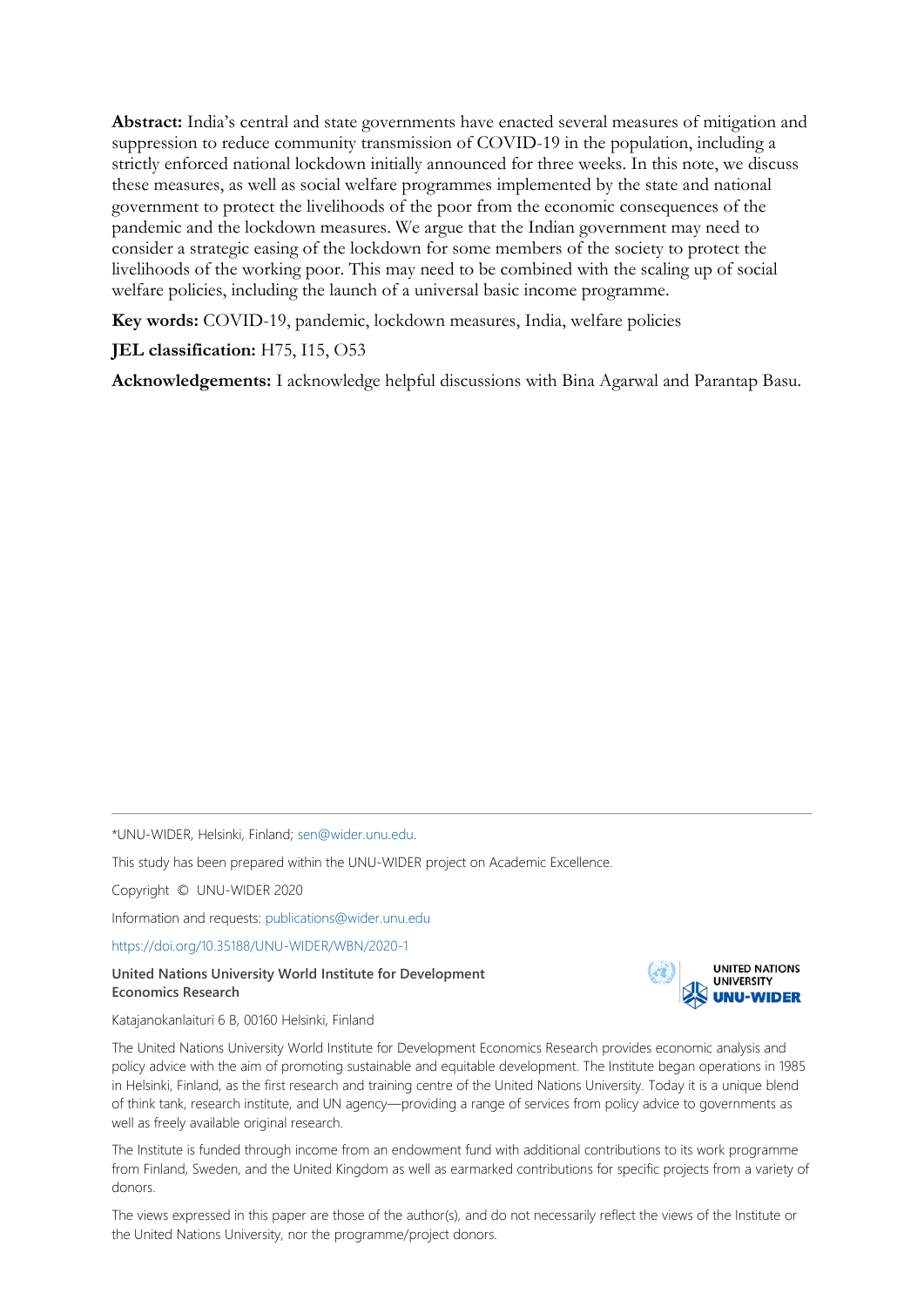Several countries have enacted lockdown measures in the wake of the COVID-19 pandemic to protect their health systems and reduce the number of mortalities. One of the most extreme national lockdown measures has been taken by the government of India, with [over 1.3 billion](https://www.bbc.co.uk/news/world-asia-india-52081396)  [persons put under a strictly enforced lockdown on 24 March for an initial period of three weeks.](https://www.bbc.co.uk/news/world-asia-india-52081396)

## **What has the government of India done with respect to COVID-19 measures of mitigation and suppression?**

As of 3 April 2020, India had confirmed 2,567 cases of COVID-19 and 72 deaths. [1](#page-2-0) Given the poor state of the country's public health infrastructure and that millions of residents in urban areas live in densely packed informal settlements where interpersonal contact is likely to be very high, India's government announced a national lockdown ordering all citizens to stay at home for an initial period of three weeks. The lockdown followed an initial policy of a 14-hour voluntary public curfew initiated on 22 March, and after several Indian state governments had announced similar lockdowns in their own jurisdictions. As a consequence of the lockdown, public transport (including long-distance trains) and domestic and international air travel were suspended.



Figure 1: Projected hospitalizations and deaths in India under different mitigation and suppression measures<sup>[2](#page-2-1)</sup>

Source: author's calculation based on data from [https://www.imperial.ac.uk/mrc-global-infectious-disease](https://www.imperial.ac.uk/mrc-global-infectious-disease-analysis/covid-19/report-12-global-impact-covid-19/)[analysis/covid-19/report-12-global-impact-covid-19/.](https://www.imperial.ac.uk/mrc-global-infectious-disease-analysis/covid-19/report-12-global-impact-covid-19/)

While India's lockdown was announced when the number of cases was not particularly high relative to the population (there were 500 cases when the lockdown was announced), the public health implications of rapid community transmission, especially from the urban areas to rural areas, were clearly on the minds of the national political leadership in initiating such a drastic shut down of economic activity. Figure 1 makes clear that if COVID-19 was allowed to continue unabated, an estimated 35 million individuals would have been hospitalized and 6 million deaths

<span id="page-2-0"></span><sup>1</sup> Figures fro[m https://coronavirus.jhu.edu/map.html](https://coronavirus.jhu.edu/map.html)

<span id="page-2-1"></span><sup>&</sup>lt;sup>2</sup> Mitigation measures involve social distancing of the elderly and slowing but not suppressing transmission. Suppression measures involve widespread intensive social distancing of the entire population.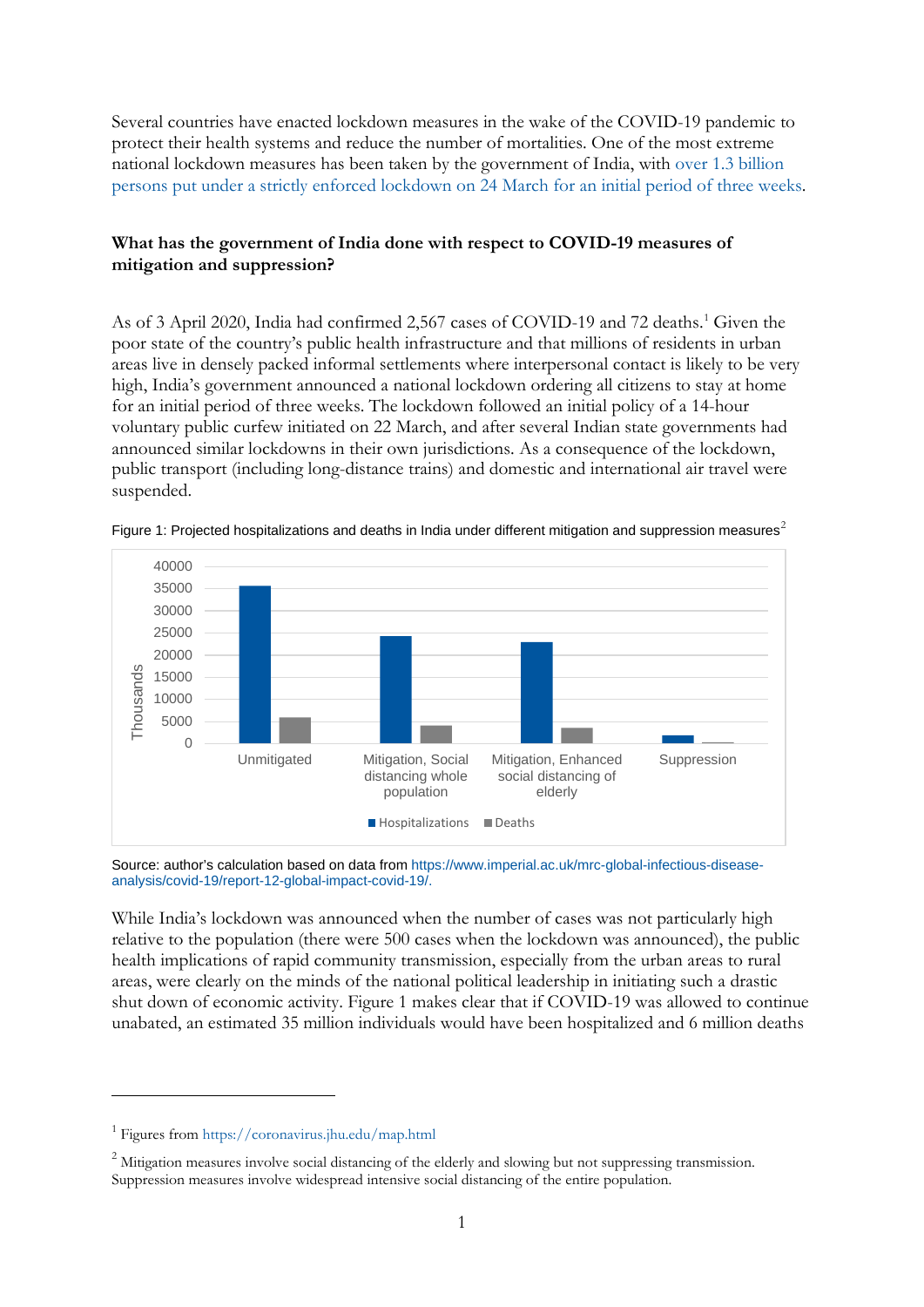would have occurred, according to the epidemiological modelling of the global impact of  $COVID-19.<sup>3</sup>$  $COVID-19.<sup>3</sup>$  $COVID-19.<sup>3</sup>$ 

If mitigation measures of mild social distancing of the entire population (reducing social contact rates by 45 per cent) and social distancing of the elderly (reducing contact rates of the elderly by 60 per cent) had been enacted, the number of deaths would reduce to 4 million and 3 million respectively. A national lockdown—which is equivalent to a suppression strategy that reduces interpersonal contact rates by 75 per cent—would, however, lead to only 0.3 million deaths caused by COVID-19. Therefore, there was a strong underlying public health rationale for India's national lockdown policy, stringent as it undoubtedly was.

#### **What are the economic implications of these measures on the poor and most vulnerable?**

The immediate response to the announcement of the national lockdown was [the attempted flight](https://www.bbc.co.uk/news/av/world-asia-india-52093574/coronavirus-huge-crowds-as-india-lockdown-sparks-mass-migration)  [of millions of migrant workers from Indian cities back to their rural residences.](https://www.bbc.co.uk/news/av/world-asia-india-52093574/coronavirus-huge-crowds-as-india-lockdown-sparks-mass-migration) For these workers, who survive on daily wages and work in India's large informal sector,<sup>[4](#page-3-1)</sup> the shutdown of economic activity meant that they had no means of livelihood in their places of work, nor the family support systems that they needed to survive without any source of income for a prolonged period. With the attempted return migration of these workers back to their villages, there was a considerable risk of community transmission in rural India if some of these workers were carrying the coronavirus. The unexpected announcement of the national lockdown and the lack of preparation by the national government in India meant that the mass exodus of migrant workers became a chaotic event.

Migrant workers were prepared to walk on foot for long distances back to their villages; until finally, the state governments of Delhi and Uttar Pradesh intervened to offer public transport to return them to their home states.

It is likely that the lockdown policies along with the global economic contraction associated with the COVID-19 pandemic will affect the poor and the vulnerable both in the rural and urban sectors. In the rural sector, [falling crop prices for winter-sown crops](https://www.reuters.com/article/health-coronavirus-india-agriculture/coronavirus-undermines-indian-crop-prices-derails-rural-rebound-idUSL4N2BB4TM) is likely to have a large negative effect for the large workforce employed in the agricultural sector. In the urban sector, the freezing of day-to-day economic activity is likely to lead to large income losses for casual workers and the self-employed in the informal sector.<sup>[5](#page-3-2)</sup>

While it is too early to assess the full economic impact of the national lockdown, we can expect a sharp contraction in GDP for the next quarter with the brunt of the effect felt in the urban informal sector and in the agricultural sector—both being sectors largely inhabited by India's poor. Whether the contraction is V-shaped or U-shaped will depend on the length of the lockdown and the effect of the fiscal stimulus package enacted by the government.

<span id="page-3-0"></span><sup>3</sup> See [https://www.imperial.ac.uk/media/imperial-college/medicine/mrc-gida/2020-03-26-COVID19-Report-](https://www.imperial.ac.uk/media/imperial-college/medicine/mrc-gida/2020-03-26-COVID19-Report-12.pdf)[12.pdf](https://www.imperial.ac.uk/media/imperial-college/medicine/mrc-gida/2020-03-26-COVID19-Report-12.pdf)

<span id="page-3-1"></span><sup>&</sup>lt;sup>4</sup> An estimated 80 per cent of India's workforce are in informal employment; see [https://thewire.in/labour/nearly-](https://thewire.in/labour/nearly-81-of-the-employed-in-india-are-in-the-informal-sector-ilo)[81-of-the-employed-in-india-are-in-the-informal-sector-ilo.](https://thewire.in/labour/nearly-81-of-the-employed-in-india-are-in-the-informal-sector-ilo)

<span id="page-3-2"></span><sup>&</sup>lt;sup>5</sup> Self employed or own account workers comprise [70 per cent of total informal employment in India.](https://www.ilo.org/global/publications/books/WCMS_626831/lang--en/index.htm)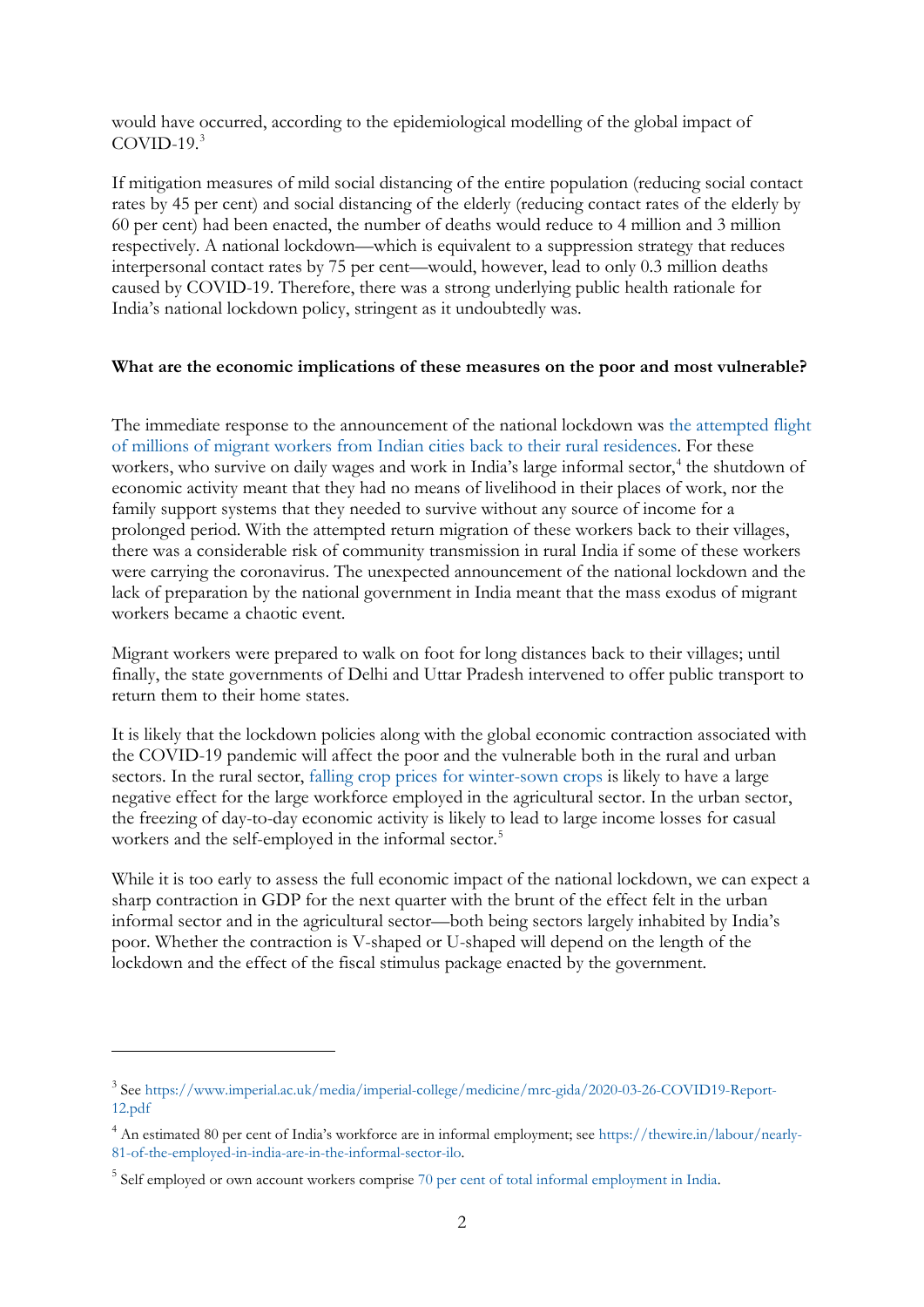## **What supporting measures did the Indian government take to protect the poor and the vulnerable?**

India's government announced a nearly US\$23 billion economic package on 26 March 2020 to support the poor, providing rations of grains and pulses, free gas cooking cylinders to 83 million families, and cash transfers of US\$6.65 a month to about 200 million women for the next three months. While the size of the stimulus package was large by international standards, concerns remain on whether the additional allocations of food through the public distribution system and the cash transfers would reach the poor without delay.

This is because the Indian state has been notoriously weak in the implementation of its delivery of public goods and welfare programmes. As one commentator has remarked, India has been ['a](https://dash.harvard.edu/bitstream/handle/1/4449106/Pritchett%20India%20Flailing%20State.pdf)  [flailing state'](https://dash.harvard.edu/bitstream/handle/1/4449106/Pritchett%20India%20Flailing%20State.pdf), rather than a failing state. However, there is evidence to suggest that the Indian state ['performs much better in activities that are episodic in delivery and accountability, and](https://www.aeaweb.org/articles?id=10.1257/jep.34.1.31)  [where, therefore, exit is automatic once the activity is complete'](https://www.aeaweb.org/articles?id=10.1257/jep.34.1.31). If this is the case, it could be argued that a one-time mass mobilization of resources and administrative machinery that is necessary to allocate the food, cooking gas cylinders, and cash transfers to the poor may well be within the capabilities of the Indian state.

In addition, the fact that the current government has managed to reach out to a large proportion of the poor over 2014–19 and make sure that they have biometric *Aadhar* cards<sup>[6](#page-4-0)</sup> as well as bank accounts (through the [Jan Dhan Yojana scheme\)](https://pmjdy.gov.in/) makes it very likely that gas cylinders and cash transfers will reach the intended beneficiaries.

Given India's federal structure, several state governments have also announced measures to assist the poor and vulnerable in the wake of the pandemic. For example, the Kerala state government announced a financial package worth US\$2.7bn that covers a health package, loan assistance, welfare pensions, free food grains, subsidised meals, and tax relief.

The West Bengal government announced free food grains and rations under a public distribution system for the next six months. Similar measures which augment food rations for an extended period of time were announced by state governments. These measures may imply that the poorest of Indians may not face hunger and starvation of the same magnitude witnessed in the 1918 flu pandemic, when [over 11 million people died over a six-month period.](http://www.econ.yale.edu/%7Eegcenter/Dave%20Donaldson.pdf) However, the efficacy of these measures depends to a large extent on the competencies of state bureaucracies, with southern [state governments more widely known for their ability to deliver welfare](https://www.cambridge.org/core/books/how-solidarity-works-for-welfare/2DC23320E84A17688562F12636807D78)  [programmes to the poor.](https://www.cambridge.org/core/books/how-solidarity-works-for-welfare/2DC23320E84A17688562F12636807D78)

#### **What needs to be done more to protect the poor and vulnerable?**

For the Indian government, there are two possible routes to follow after the initial three-week period of lockdown. The first route is extending the period of the lockdown if the current suppression strategy has not brought transmission rates down to a sufficiently low level.<sup>[7](#page-4-1)</sup> However, further extending the period of lockdown implies prolonging the hardships faced by

<span id="page-4-0"></span><sup>6</sup> *Aadhar* cards contain a 12-digit unique identity number that is assigned to all Indian residents, and is the world's largest biometric identification system.

<span id="page-4-1"></span> $<sup>7</sup>$  In the terminology of epidemiology, if the rate of transmission (captured by R0) is sufficiently below one.</sup>